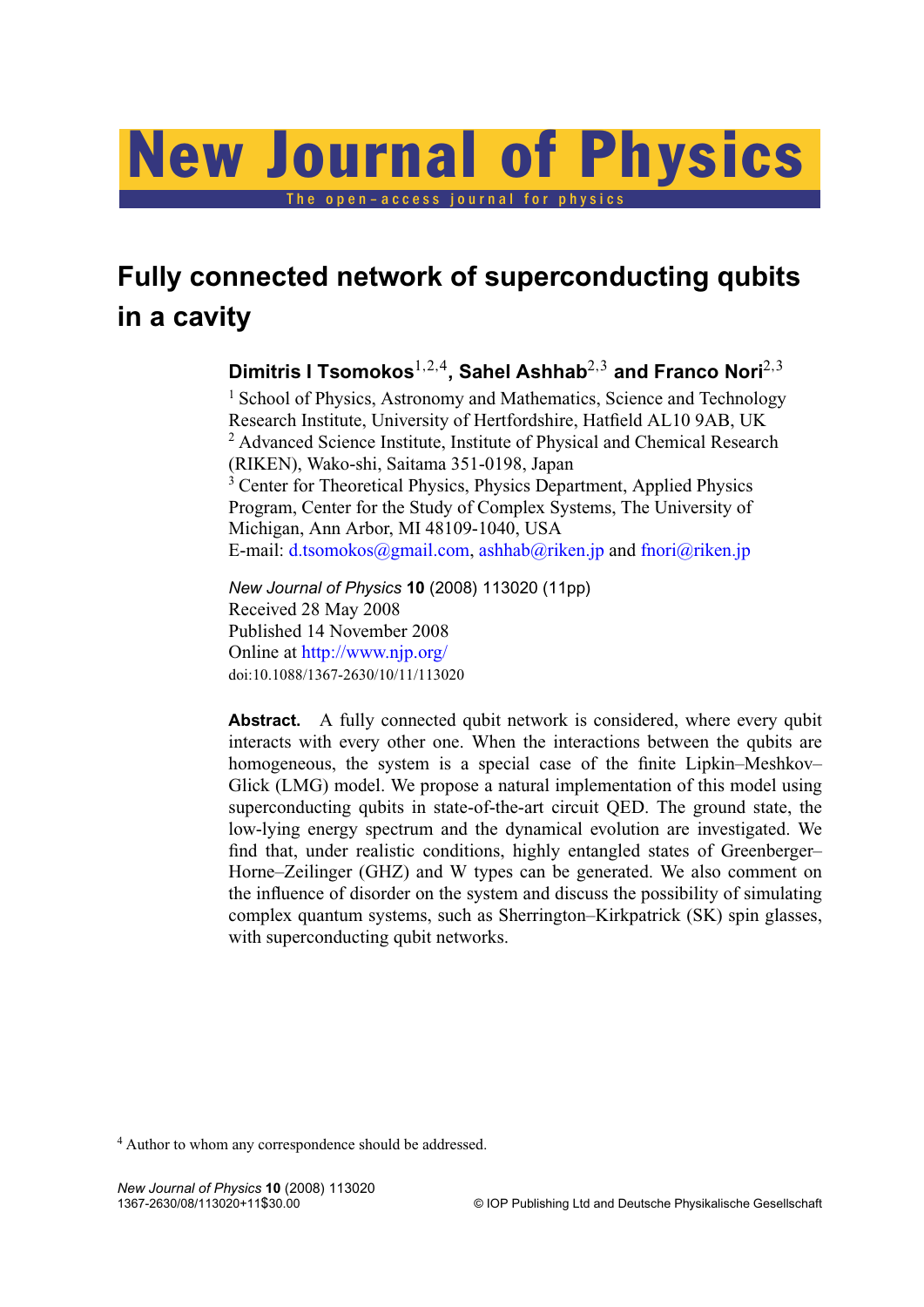**IOP** Institute of Physics **ODEUTSCHE PHYSIKALISCHE GESELLSCHAFT** 

# **Contents**

|                        | 1. Introduction               | $\overline{2}$ |
|------------------------|-------------------------------|----------------|
|                        | 2. Model and Hamiltonian      | 3              |
|                        | 3. Ground state properties    | 3              |
|                        | <b>4. Dynamical evolution</b> | 6              |
|                        | 5. Static disorder            | 8              |
|                        | <b>6.</b> Spin glasses        | 8              |
|                        | 7. Outlook and summary        | 9              |
| <b>Acknowledgments</b> |                               | 9              |
| <b>References</b>      |                               | 10             |

# **1. Introduction**

The development of quantum information science has provided us with a fresh perspective on condensed-matter physics. In the last few years, new tools from quantum information theory have been applied to several problems in many-body physics [\[1\]](#page-9-0). At the center of this novel approach lies the problem of entanglement, that is, how to quantify the genuinely quantum correlations [\[2\]](#page-9-0) in a many-body system and what these correlations can tell us about the system itself. The entanglement in a given system is also a resource for various quantum information processing tasks. Spin chains and lattices with short-range interactions have been studied extensively in this context. Although interactions between neighbors are more common, there are instances where long-range interactions give a better description of physical systems, such as certain types of spin glasses  $[3, 4]$  $[3, 4]$  $[3, 4]$ . It would be very interesting to be able to use quantum networks as simulators of such complex quantum systems. Furthermore, connected networks are attracting considerable interest in quantum information science [\[5\]](#page-9-0) and in many other fields  $[6]$ .

Here, we study a fully connected network, where every qubit interacts with every other one, irrespective of the distances between them. Crucially, the proposed model is readily implementable with superconducting qubits [\[7\]](#page-9-0). The emerging field of circuit quantum electrodynamics (QED) [\[7\]](#page-9-0)–[\[11\]](#page-9-0) provides a natural system in which a large number of qubits can be coupled together. In such systems, superconducting qubits play the role of atoms, and a harmonic-oscillator circuit element plays the role of a cavity with which they interact. If a single 'cavity' is simultaneously coupled to a number of qubits, it will mediate coupling between all the possible qubit pairs (see, e.g.  $[12]$ )<sup>5</sup>. If, in addition, the cavity is far off resonance with the qubits, its degrees of freedom can be integrated out of the problem and we obtain a system in which all the qubits are pairwise interacting. Previous studies have considered similar circuits for coupling arbitrarily distant superconducting qubits [\[13\]](#page-9-0). However, these studies relied on time-dependent pulses to selectively couple one qubit pair at a time, whereas here we consider the simultaneous coupling of all qubit pairs. An important incentive for studying the fully connected network is that all the different elements for its construction are already in place in the laboratory.

<sup>5</sup> The derivation of the mediated-coupling Hamiltonian in the multi-qubit case follows closely that of the two-qubit case.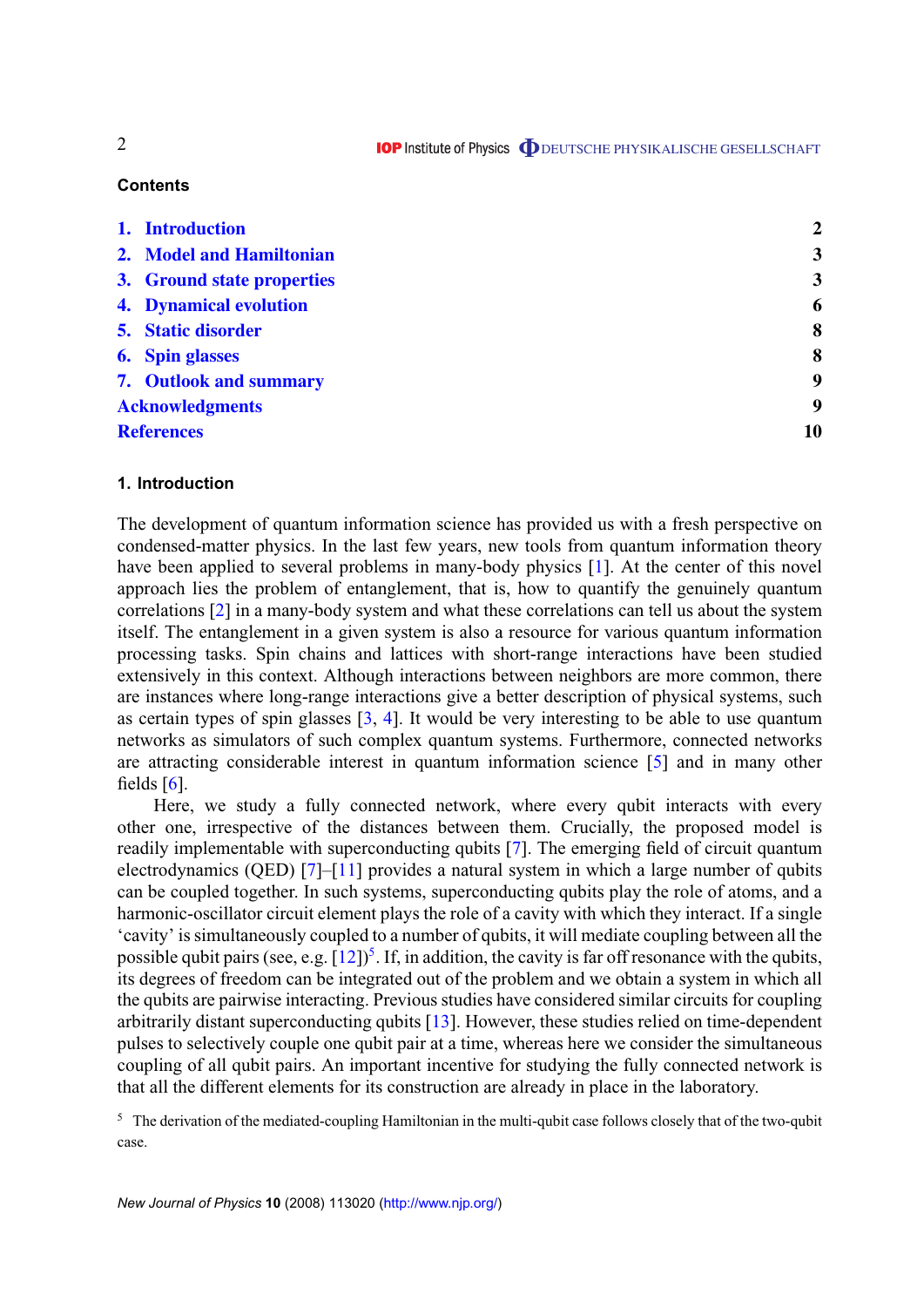<span id="page-2-0"></span>Next, we introduce the model, study its low-lying energy spectrum and its dynamical response, and discuss the influence of disorder. Our analysis mainly concerns the entanglement properties of small networks and the generation of highly entangled states in near-future experiments with existing technologies of superconducting qubits in circuit QED. We also discuss the possibility of simulating spin glasses with these systems.

# **2. Model and Hamiltonian**

To begin with, we consider *N* charge (flux) qubits that are coupled capacitively (inductively) and assume that each qubit is operated at its degeneracy point [\[7\]](#page-9-0). Therefore the Hamiltonian is

$$
\mathcal{H} = -\sum_{i=1}^{N} \frac{\Delta_i}{2} Z_i - \sum_{(i,j)} J_{ij} X_i X_j,
$$
\n(1)

where the second sum runs over all possible qubit pairs. Here,  $\Delta_i > 0$  is the level splitting and  $J_i$  is the strength of the coupling between qubits *i* and *j*.  $X_i$ ,  $Y_i$  and  $Z_i$  denote the Pauli matrices for qubit *i*. Multi-qubit entanglement generation has been analyzed in trapped ions and atoms using Hamiltonians of the form in equation  $(1)$   $[14]$ <sup>6</sup>. In a circuit QED setup, which is the focus of this work, the macroscopic qubits allow individual addressing and readout, in addition to relatively straightforward scalability. Although additional terms will appear in the Hamiltonian of this system, these terms can be made negligibly small under realistic conditions, as was shown in [\[12\]](#page-9-0).

If we let  $\Delta_i = \Delta$  and  $J_i = J$  for all qubits, the system is homogeneous and it corresponds to a special case of the Lipkin–Meshkov–Glick model (LMG) [\[1,](#page-9-0) [16\]](#page-9-0). In this case, the Hamiltonian can be expressed as

$$
\mathcal{H} = -\frac{\Delta}{2} Z_{\text{Total}} - \frac{J}{2} X_{\text{Total}}^2 + \frac{NJ}{2},\tag{2}
$$

where  $Z_{\text{Total}} = \sum_{i=1}^{N} Z_i$  and  $X_{\text{Total}} = \sum_{i=1}^{N} X_i$ . From equations (1) and (2) it is clear that the Hamiltonian commutes with the square of the total pseudo-spin operator,  $\sum_i (X_i + Y_i + Z_i)^2$ , and possesses spin-flip symmetry, i.e. it also commutes with  $\Pi_i Z_i$  [\[16\]](#page-9-0).

## **3. Ground state properties**

Two parameter regimes can be identified, namely,  $\Delta \gg N|J|$  and  $\Delta \ll N|J|$ . In the first case, the single-qubit term in H dominates and the preferred basis is the eigenbasis of  $Z$ ,  $\{|0\rangle, |1\rangle\}$ , with  $Z|0\rangle = |0\rangle$  (the eigenstates of *X* are denoted by  $\{|\!+\rangle, |\!-\rangle\}$ ). As  $|J| \rightarrow 0$  the ground state of the system becomes equal to the fully separable state

$$
|\Psi_{\rm SEP}\rangle = |0\rangle^{\otimes N}.\tag{3}
$$

We shall employ a pseudo-spin language for convenience; when  $J_{ij}$  < 0 we say that the interaction is 'antiferromagnetic' (AFM), and when  $J_{ij} > 0$  we say that the interaction is 'ferromagnetic' (FM).

<sup>6</sup> Multipartite entangled states were also studied in the related system of a Bose–Einstein condensate whose constituent atoms possess an internal spin (or pseudospin) degree of freedom [\[15\]](#page-9-0).

*New Journal of Physics* **10** (2008) 113020 [\(http://www.njp.org/\)](http://www.njp.org/)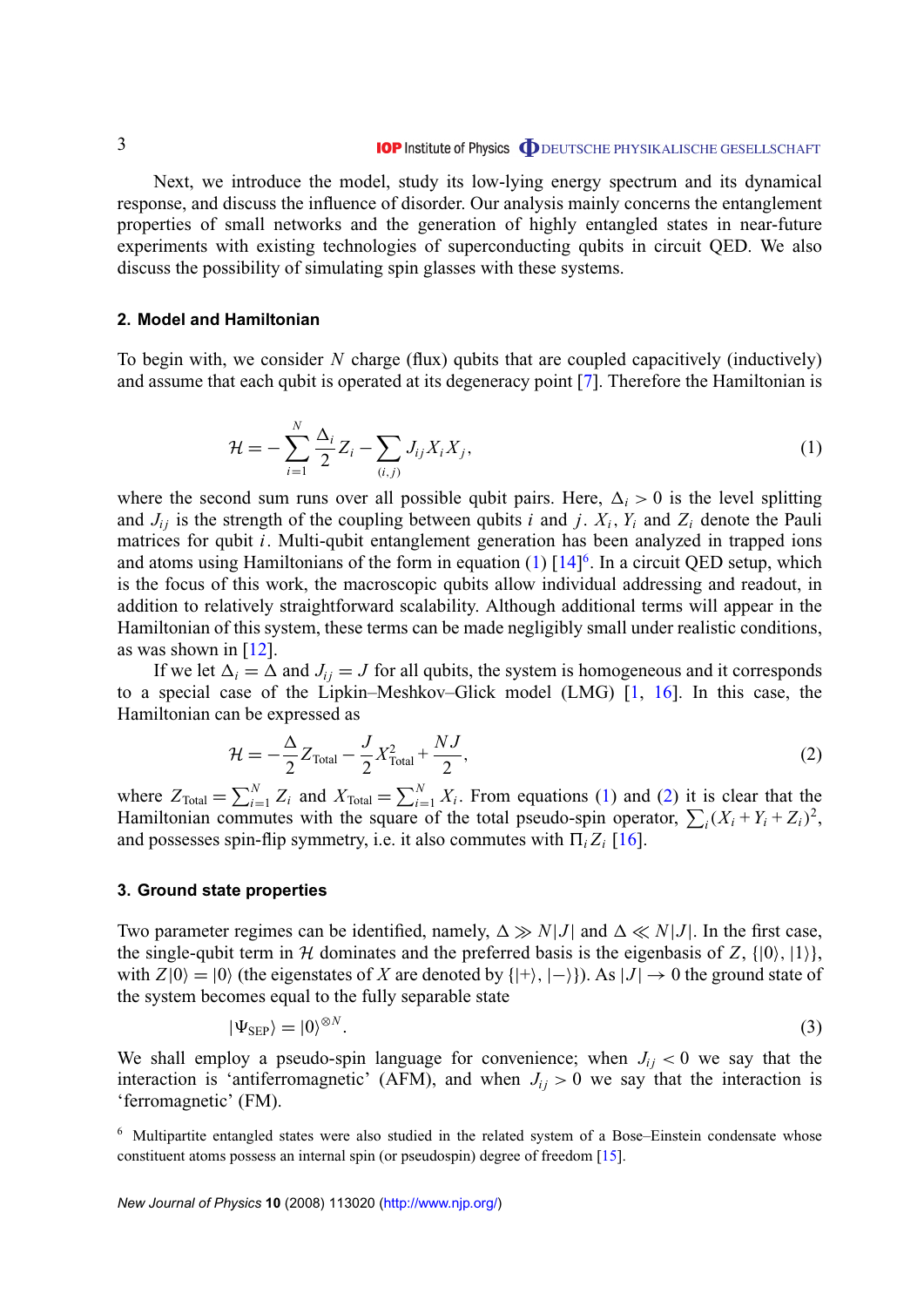<span id="page-3-0"></span>

**Figure 1.** Fidelity  $|\langle \Psi_G | \phi \rangle|$  between the ground state,  $|\Psi_G\rangle$ , and the states  $|\Psi_{\rm SEP}\rangle$ ,  $|\Psi_{GHZ}\rangle$ ,  $|\Psi_{ENT}\rangle$  against *J* for a network of  $N = 3$  qubits. We show (a) the ideal case and (b) the case where a small perturbation  $gX_i$  of strength  $g = \Delta/100$  is applied to qubit *i*.

Secondly, if  $\Delta \ll N|J|$  then the interaction term in H dominates and the preferred basis is the  $\{|+\rangle, |-\rangle$  basis. In this case, the sign of *J* becomes important. For large, positive *J* (FM) regime) the interaction term tends to set all the qubits in the same state in the  $\{|\text{+}\rangle, |-\rangle\}$  basis. The 'ideal' ground state of the system is approximately

$$
|\Psi_{\text{GHZ}}\rangle = \frac{1}{\sqrt{2}} \left( |+\rangle^{\otimes N} + |-\rangle^{\otimes N} \right),\tag{4}
$$

which is known as the Greenberger–Horne–Zeilinger (GHZ) state [\[2\]](#page-9-0). In practice, however, this ideal state is typically fragile under small external perturbations. By contrast, for large and negative *J* (AFM regime) the interaction term favors a state in which pairs of neighboring qubits are antiparallel in the  $\{|\cdot\rangle, |\cdot\rangle\}$  basis. Clearly, in a fully connected geometry this condition is impossible to satisfy because every qubit neighbors every other qubit. This high degree of frustration in the system leads to highly entangled states, as we show below. For the particular case of  $N = 3$ , there is a relatively simple ground state, namely,

$$
|\Psi_{\text{ENT}}\rangle = \frac{1}{\sqrt{3}}\left(|+-0\rangle + |-0+\rangle + |0+-\rangle\right). \tag{5}
$$

We illustrate the above statements by means of an exact numerical diagonalization,  $\mathcal{H}|\Psi_n\rangle = E_n|\Psi_n\rangle$  (for  $n = 1, 2, ...$ ). In all numerical simulations, we let  $\Delta = 1$  and hence express the results in units of  $\Delta$ . In figure 1(a), we show the fidelity  $|\langle \Psi_G | \phi \rangle|$  between the ground state of the system,  $|\Psi_{G}\rangle$ , and the three states  $|\phi\rangle$  of equations [\(3\)](#page-2-0)–(5) for *N* = 3, in the ideal case. In figure  $1(b)$ , we calculate the same fidelities but now we apply a small perturbation  $gX_i$ , of strength  $g \ll \Delta$ , to qubit *i* (it does not matter which one). The symmetrybreaking term only affects the FM regime, where the  $|\Psi_{GHZ}\rangle$  becomes increasingly fragile as *J* is increased beyond a certain optimal value. This result holds for all small networks with *N*∼10: it is always possible to find an optimal value of the coupling strength such that the ground state is very close to a GHZ state, even in the presence of a small external perturbation. For larger networks, or stronger perturbations, the behavior is more abrupt and we do not obtain exact or almost exact GHZ states, in practice.

*New Journal of Physics* **10** (2008) 113020 [\(http://www.njp.org/\)](http://www.njp.org/)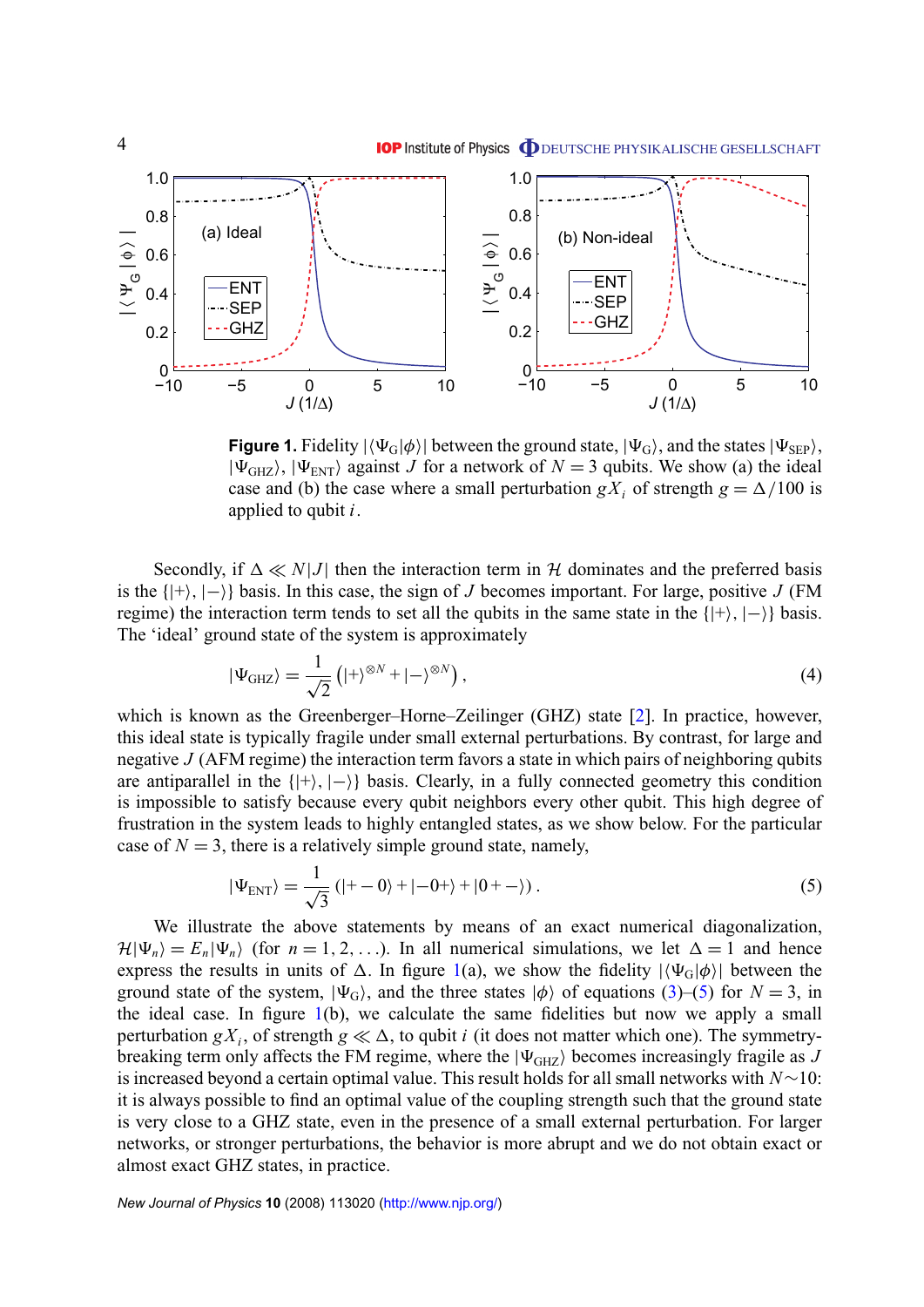

**Figure 2.** (a) Full energy spectrum for a system of size  $N = 3$  against *J*. (b) Lower half of the energy spectrum, versus *J*, for a system of size  $N = 4$ .

In figure  $2(a)$ , the full energy spectrum for the  $N = 3$  case is presented. In figure  $2(b)$ , the lower half of the spectrum for  $N = 4$  is presented. One can see that the ground state is unique in the AFM regime and twofold degenerate in the FM regime. Also, there is a finite energy gap between the ground states and the first excited states, which remains constant with increasing  $|J|$  in the AFM regime and increases with  $|J|$  in the FM regime.

We now turn to the entanglement properties of the different possible ground states. We consider both the entanglement between pairs of qubits and also between blocks of qubits. Among the various measures of two-qubit entanglement [\[2\]](#page-9-0), we calculate the logarithmic negativity [\[17\]](#page-9-0). It is defined as

$$
E_{\rm N}(\rho_{ij}) \equiv \log_2 \|\rho_{ij}^{T_i}\|,\tag{6}
$$

where  $\|\cdot\|$  denotes the trace norm of a matrix and  $\rho_{ij}^{T_i}$  is the partial transpose of the reduced density matrix  $\rho_{ij}$  of two qubits *i* and *j*. We also use the von Neumann entropy of a state  $\rho_k$ , for a block of  $k < N$  qubits,

$$
S(\rho_k) \equiv -\text{tr}(\rho_k \log_2 \rho_k). \tag{7}
$$

 $S(\rho_k)$  quantifies how mixed the reduced density matrix  $\rho_k$  is and, if the system as a whole is in a pure state, it also quantifies the amount of entanglement between the qubits in the set *k* and those in the rest of the system.

The pairwise entanglement,  $E_N(\rho_{ij})$ , is shown in figure [3\(](#page-5-0)a) against *J* for systems of size  $N = 3, 4, \ldots, 12$ . We observe that  $E_N(\rho_{ij})$  decreases with the size of the system *N*. This can be explained by the fact that as *N* increases so does the number of interactions for each individual qubit. This higher degree of connectivity places stronger monogamy constraints that generally reduce the two-party entanglements [\[18\]](#page-9-0). To study the many-body correlations of the ground state, we show in figure [3\(](#page-5-0)b) the entanglement of a single qubit *i* with the rest of the system, using the von Neumann entropy  $S(\rho_i)$ . In the FM regime, the ideal ground state is a GHZ state, in which every qubit is maximally entangled with the rest of the network. In practice, however, under the influence of an external perturbation, the system chooses one of the two degenerate eigenstates and becomes fully separable in the deep FM regime. This is seen in the inset of figure [3\(](#page-5-0)b), which shows the ground state of a small network perturbed by  $gX_i$  with strength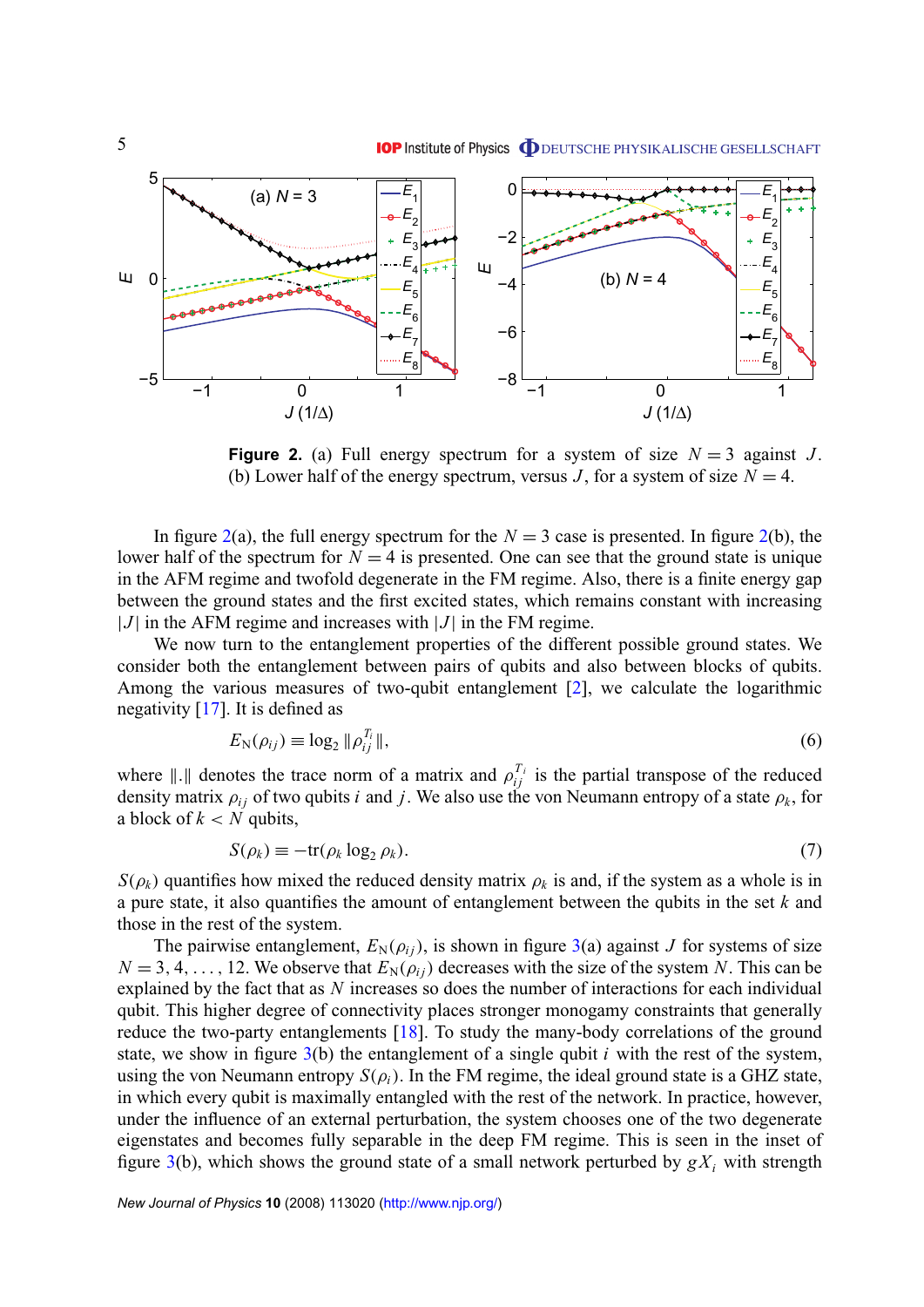<span id="page-5-0"></span>

**Figure 3.** (a)  $E_N(\rho_{ij})$  against *J* for networks of size  $N = 3$  to  $N = 12$  (from top to bottom). (b)  $S(\rho_i)$  against *J* for  $N = 3$  to  $N = 10$ . Solid lines correspond to  $N = 3, 5, 7, 9$  (from bottom to top) and broken lines to  $N = 4, 6, 8, 10$  (from top to bottom), as indicated. In both (a) and (b), the insets correspond to the  $N = 5$ case with a small perturbation *gX<sub>i</sub>* of strength  $g = \Delta/100$ .

 $g = \Delta/100$ . In the AFM regime,  $S(\rho_i)$  increases with the size of the network for odd *N* and it decreases for even *N*. This is due to the different symmetries in the two cases, which appear for small networks but disappear in the thermodynamic limit (see, e.g. [\[16\]](#page-9-0)). In summary, in the AFM regime, the system achieves multi-qubit entanglement for any  $|J| > 0$ ; in the FM regime, the system achieves a high degree of multi-qubit entanglement in practice, approaching a GHZ state, for an optimal value of the interaction strength, whereas deep in the FM regime it becomes fully separable.

#### **4. Dynamical evolution**

Next, we study the system's evolution, which is determined by the state

$$
|\Psi(t)\rangle = \exp(-i\mathcal{H}t)|\Psi(0)\rangle.
$$
 (8)

We consider two simple initial states: the state  $|\Psi_{\text{SEP}}\rangle$  of equation [\(3\)](#page-2-0), and the state  $|\Psi_{\text{SEP}}^{(1)}\rangle =$  $|1\rangle \otimes |0\rangle^{\otimes N-1}$ , which is the same as  $|\Psi_{\text{SEP}}\rangle$  except that the state of one qubit is flipped. Both of these states are separable and easy to prepare experimentally. For definiteness, we assume that  $J > 0$ , and we only consider the case of weak coupling, which is most relevant to near-future experiments.

In the weak-coupling limit,  $J \ll \Delta/N$ , one can classify the low-lying states according to the number of elementary excitations they contain. The ground state  $|\Psi_{\text{SEP}}\rangle$  contains no excitations and does not evolve in time. At an energy  $\sim\!\Delta$  above the ground state, there are *N* energy eigenstates that can be identified as one-excitation states. These states have the 'spin-wave' form  $|\Phi_{1,k}\rangle = \frac{1}{\sqrt{k}}$  $\frac{1}{N} \sum_{j=1}^{N} e^{2\pi i j k/N} |0_1 \cdots 0_{j-1} 1_j 0_{j+1} \ldots 0_N\rangle$ , where  $k = 0, 1, \ldots$ , *N* − 1. Their energies (relative to the ground state) are given by  $\Delta - (N - 1)J$  for  $k = 0$  and  $\Delta + J$  otherwise. As these *N* energy eigenstates are separated from all other states by an energy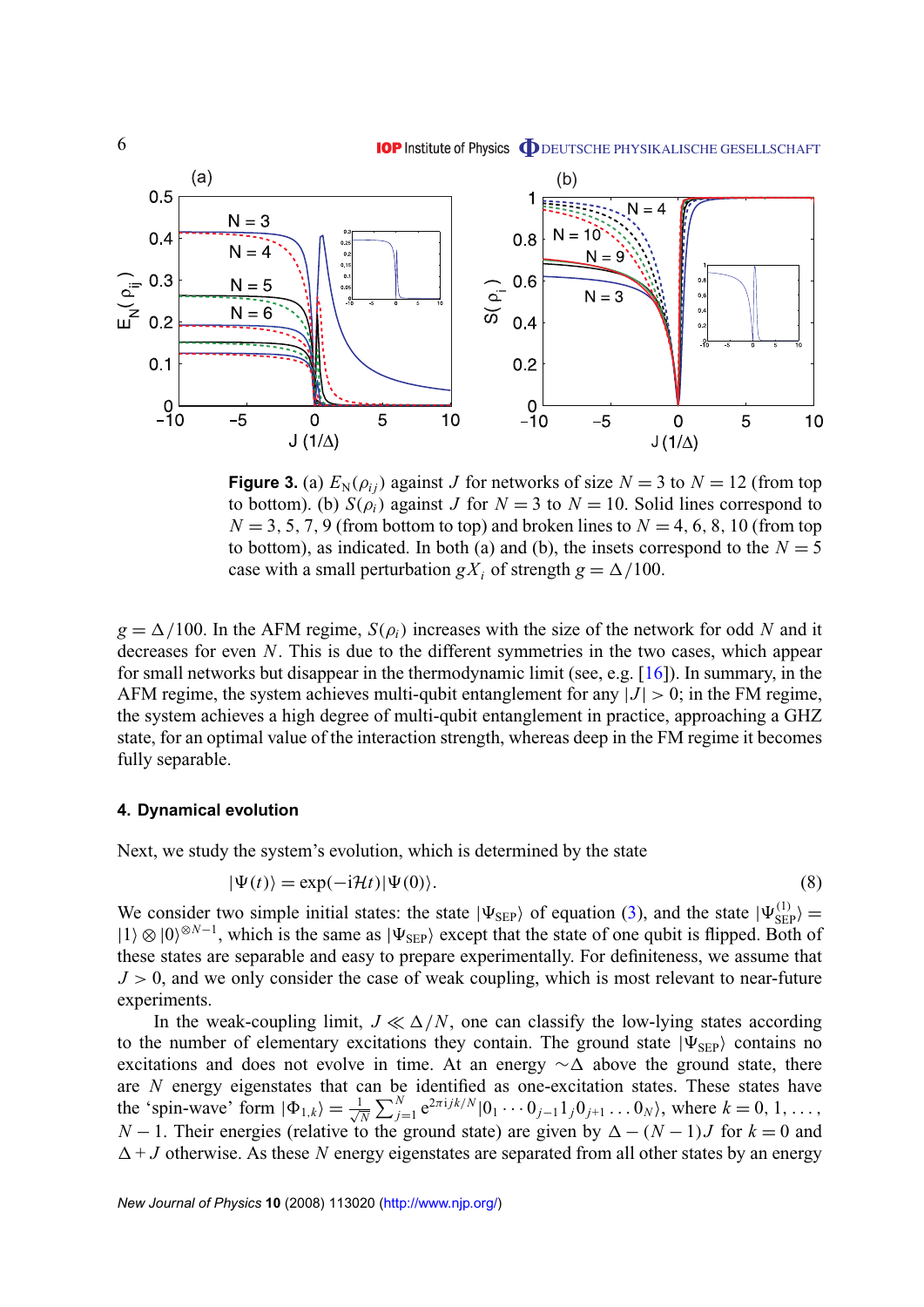<span id="page-6-0"></span>at least ∼∆, their dynamics can be analyzed in the restricted Hilbert space containing only these *N* states. Using the above spectrum, we find that the initial state  $|\Psi(t=0)\rangle = |\Psi_{\text{SEP}}^{(1)}\rangle$  evolves, up to an overall phase factor, into

$$
|\Psi(t)\rangle = |\Psi_{\text{SEP}}^{(1)}\rangle + \frac{\exp(iNJt) - 1}{\sqrt{N}} |W_N\rangle, \tag{9}
$$

where the 'W state' [\[2\]](#page-9-0) is  $|W_N\rangle = \frac{1}{\sqrt{2}}$  $\frac{1}{N} \sum_{j=1}^{N} |0_1 \cdots 0_{j-1} 1_j 0_{j+1} \cdots 0_N\rangle$ . From this result, we observe that the evolved state is a time-dependent superposition of  $|\Psi_{\text{SEP}}^{(1)}\rangle$  and  $|W_N\rangle$ . For large networks ( $N \to \infty$ ), the second term can be neglected, and the system remains close to its initial state (the initial excitation is localized). For  $N = 3$  and  $N = 4$ , on the other hand, equation (9) state (the initial excitation is localized). For  $N = 3$  and  $N = 1$  reduces to variants of the W state (when  $|e^{iNJt} - 1| = \sqrt{N}$ ),

$$
|W_3\rangle = \frac{e^{\pm i\pi/6}}{\sqrt{3}}|100\rangle + \frac{e^{\pm 5i\pi/6}}{\sqrt{3}}(|010\rangle + |001\rangle)
$$
  

$$
|W_4\rangle = \frac{1}{2}(-|1000\rangle + |0100\rangle + |0010\rangle + |0001\rangle).
$$
 (10)

For larger, but still weak, coupling we study the evolution using the fidelity between  $|\Psi(t)\rangle$ and the GHZ and W states. If the initial state is  $|\Psi_{\text{SEP}}\rangle$ , then the system evolves into a state that is close to a GHZ state; if the initial state is  $|\Psi_{\rm SEP}^{(1)}\rangle$ , then the system evolves into a state that is close to a W state, for small networks. For  $N = 3$  and  $N = 4$ ,  $|\Psi(t)\rangle$  can be made arbitrarily close to  $|\Psi_{GHZ}\rangle$  or  $|W\rangle$  for properly chosen values of *J* (see figure [4\)](#page-7-0). It is possible to achieve multi-qubit entanglement of these two types with networks of size  $N > 4$ , but the window for the required coupling strengths is much sharper and the fidelity maxima decrease below 1. For instance, for  $N = 6$  and  $0 < J < \Delta/2$  the maximum fidelity of the evolved state with the GHZ state is 0.96, which is still a relatively high fidelity<sup>7</sup> [\[19\]](#page-9-0).

Thus, the fully connected network is well suited for the fast (one-step) preparation of GHZand W-entangled states. This result should be contrasted with the recent work on the generation of entangled states in superconducting qubit circuits using generally long sequences of basic operations [\[20\]](#page-9-0). For networks with  $N > 4$  and the simple initial states used above, we obtain entangled states that are different from the GHZ and W states, but still highly entangled and therefore of potential value for future quantum information technologies (e.g. we only mention applications related to quantum secret sharing and quantum average estimation [\[21\]](#page-10-0)).

Finally, we note that the dynamics of entanglement has simple periodicity only in the case of  $N = 3$ , which corresponds to a closed chain. In general, for  $N > 3$ , the behavior of the logarithmic negativity  $E_N(\rho_{ij})$  is complicated and there are time intervals for which it drops to zero. As the system size increases, so do the durations of these time intervals. During most of the intervals in which the pairwise entanglements vanish, the block entanglements increase to their local maxima. Therefore, the system achieves a form of multi-qubit entanglement. On the other hand, for small and negative  $J$ , we find that the evolution of entanglement shows more periodic features. The block entropies  $S(\rho_k)$  (for different block sizes *k*) have their local maxima at the same times as the  $E_N(\rho_{ij})$ . Hence, in the AFM regime, the system evolves into an entangled state that is different from the GHZ and W states.

<sup>7</sup> Recently it was shown that, in the weak-coupling limit and by applying appropriate single-qubit rotations at appropriate times, GHZ states with fidelity 1 can be prepared for an arbitrary number of qubits in this system (with a preparation time that is independent of the number of qubits). It can be expected that the application of the proper single-qubit rotations will result in high-fidelity preparation of W states as well [\[19\]](#page-9-0).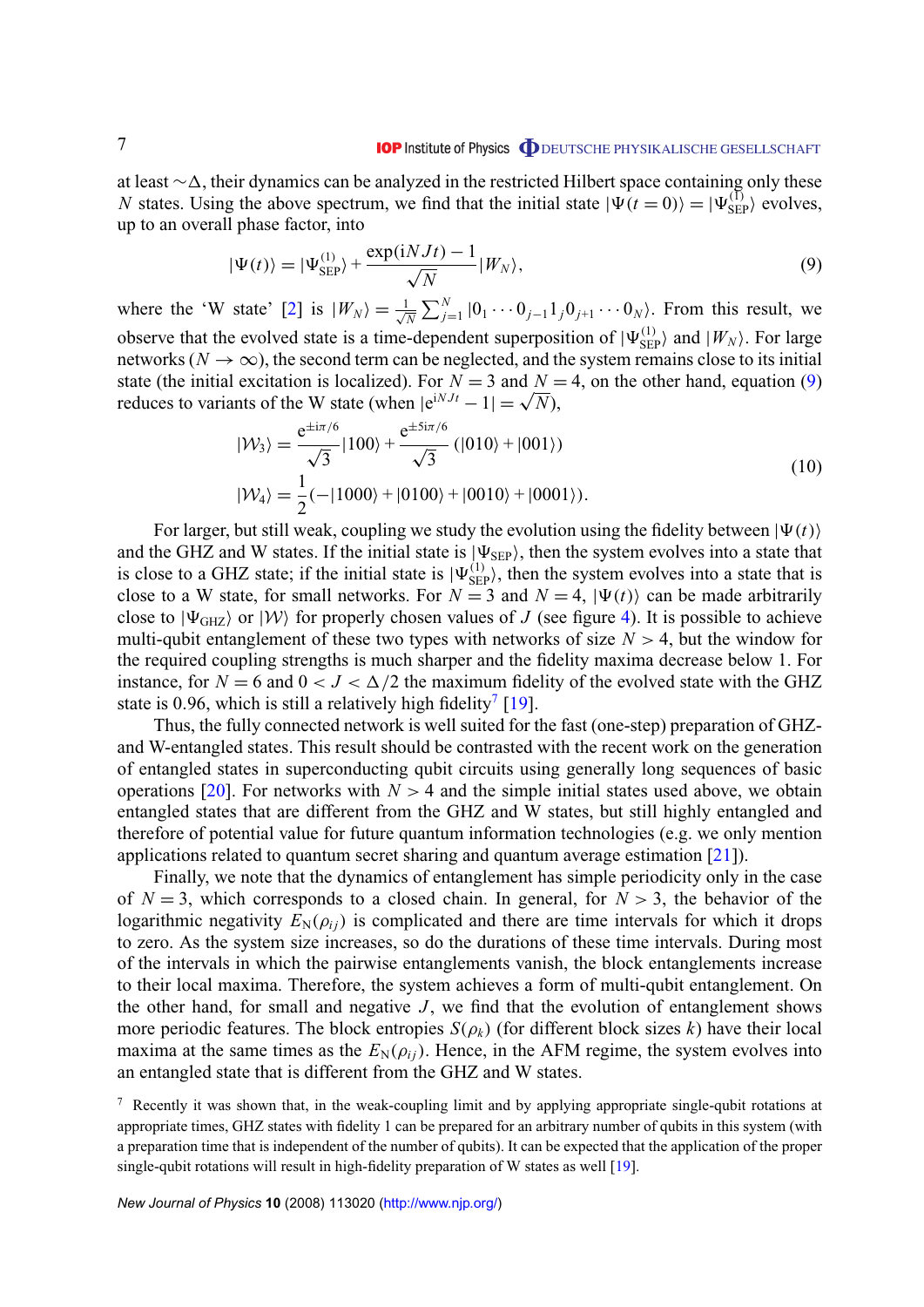**IOP** Institute of Physics **ODEUTSCHE PHYSIKALISCHE GESELLSCHAFT** 

<span id="page-7-0"></span>

**Figure 4.** Fidelity  $|\langle \Psi(t) | \phi \rangle|$  between the evolved state and the different initial states, the GHZ state of equation  $(4)$  and the W state of equation  $(10)$ , as indicated. (a) and (b) correspond to  $N = 3$ ,  $J = \Delta/2$ , whereas (c) and (d) correspond to  $N = 4$ ,  $J = \Delta/3$ .

# **5. Static disorder**

In the presence of disorder, a system with the Hamiltonian  $\mathcal{H}(\Delta_i, J_{ij})$  of equation [\(1\)](#page-2-0) is inhomogeneous. As a result, different partitions of the network that correspond to the same number of qubits are no longer equivalent. We study the influence of uniform, static disorder on the system by assuming that the  $J_{ij}$  and the  $\Delta_i$  are chosen randomly from the intervals  $[1 - \delta_1, 1 + \delta_1]$ *J* and  $[1 - \delta_2, 1 + \delta_2]$  $\Delta$ , respectively, where  $\delta_{1,2} \in [0, 1]$  quantify the amount of disorder in each parameter. We neglect the type of disorder that can move a qubit away from its degeneracy point, but this is a valid approximation for realistic implementations. The properties of the low-lying energy sector and the dynamics are studied as an average over many realizations of  $\mathcal{H}(\Delta_i, J_{ij})$ . We only consider the weak-coupling regime, and the case of small networks.

We shall not show any details on these Monte Carlo simulations, as they do not add any insight beyond the main conclusions. From the numerical calculations, we observe that disorder in the  $J_{ij}$  is more important than disorder in the  $\Delta_i$ . More crucially, we find that the results reported here, including those on the ground state entanglement and the dynamics of entanglement, remain largely unaffected for disorder of amount  $\delta_{1,2} \leq 10\%$ . This result is in agreement with previous studies on disorder [\[22\]](#page-10-0), and it is an experimentally achievable upper bound.

#### **6. Spin glasses**

The simplest examples of glassy systems are spin glasses and they offer the possibility of studying the behavior of complex systems away from equilibrium. Spin glasses arise when the interactions between spins are FM for some bonds and AFM for others, in which case the spin orientation cannot be uniform in space even at low temperatures [\[3\]](#page-9-0). In this case, the spin orientation can become random and frozen in time. A particularly illuminating and extensively studied model of spin glasses is the Sherrington–Kirkpatrick (SK) model. The SK model in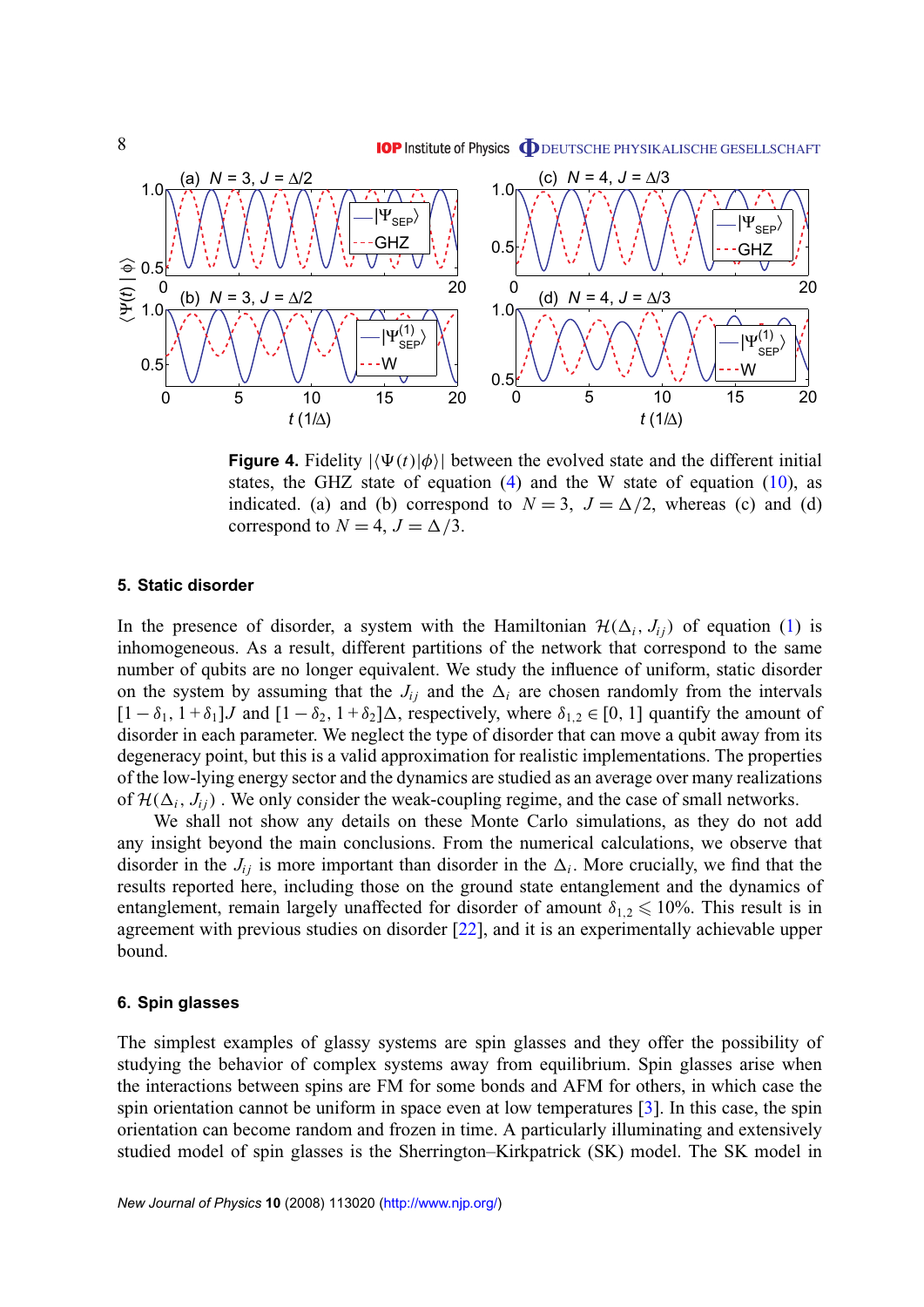<span id="page-8-0"></span>a transverse field [\[4\]](#page-9-0) is given by the Hamiltonian  $H$  of equation [\(1\)](#page-2-0) for interactions that are disordered in both magnitude and sign. In fact, if the distribution of  $J_{ij}$  is Gaussian, then for *J*∼∆ the system is a spin glass for temperatures lower than  $k_B T \sim \Delta/4$  (see, e.g. [\[4\]](#page-9-0)).

There are various important open problems in this field, both theoretical and experimental. For instance, in relation to the proposal of the present work, one such problem is the behavior of spin glasses in the low temperature phase region, where quantum phenomena dominate (see, e.g. Parisi in [\[3\]](#page-9-0)). Some of the advantages of using qubit networks as quantum simulators include the fact that the states of all the qubits can be prepared controllably and that the dynamics of all the qubits can be monitored as a function of time, yielding the 'microscopic' dynamics of individual spins and not just averaged spin quantities. Therefore the implementation of fully connected networks with superconducting qubits, which can be addressed and measured individually, can offer valuable additional tools for the study of complex quantum systems, such as spin glasses.

#### **7. Outlook and summary**

In this work, we have focused on  $XX$ -type interqubit couplings (equation  $(1)$ ) since this is relevant to present-day experiments in circuit QED. A modified version of the flux qubit was proposed recently, which implements *Z Z*-type couplings [\[23\]](#page-10-0). This form of the coupling could give rise to other types of many-body entangled quantum states [\[24\]](#page-10-0). We have also focused on the case where the cavity is far off resonance with the qubits. Bringing the cavity into resonance with the qubits would lead to a star geometry with the cavity at the center of the star. In this case, the Hamiltonian of equation [\(1\)](#page-2-0) is no longer valid; instead, each qubit interacts only with the cavity and not other qubits. The addition of a nonlinearity to the cavity can be used to make the center of the star an effective two-level system [\[25\]](#page-10-0).

In conclusion, we have proposed an implementation of a qubit network where all qubits are coupled in pairs, independently of the relative distances between them, as in the finite LMG model of spin systems. Such a network supports a highly entangled ground state in the case of AFM interactions, which is robust against small external perturbations. Under suitable conditions, separable initial states evolve into exact GHZ- and W-type states in the case of small networks, or other highly entangled states for larger networks. The qualitative behavior of the system is unaffected by the presence of static disorder, as long as the amount of disorder is under about 10%. Thus, the system is well-suited for the generation of manybody entangled states with macroscopic superconducting qubits. The presence of entanglement in such systems can be witnessed experimentally via combinations of two-qubit correlation measurements, as for example described in [\[22\]](#page-10-0). Another promising prospect is the simulation of spin glasses. The fully connected network could be realized experimentally in the near future with superconducting qubits in circuit QED.

#### **Acknowledgments**

We would like to thank A Galiautdinov for useful discussions. This work was supported in part by the NSA, LPS, ARO, NSF (grant no. EIA-0130383) and the JSPS-CTC program. DIT acknowledges the support of the EPSRC (EP/D065305/1).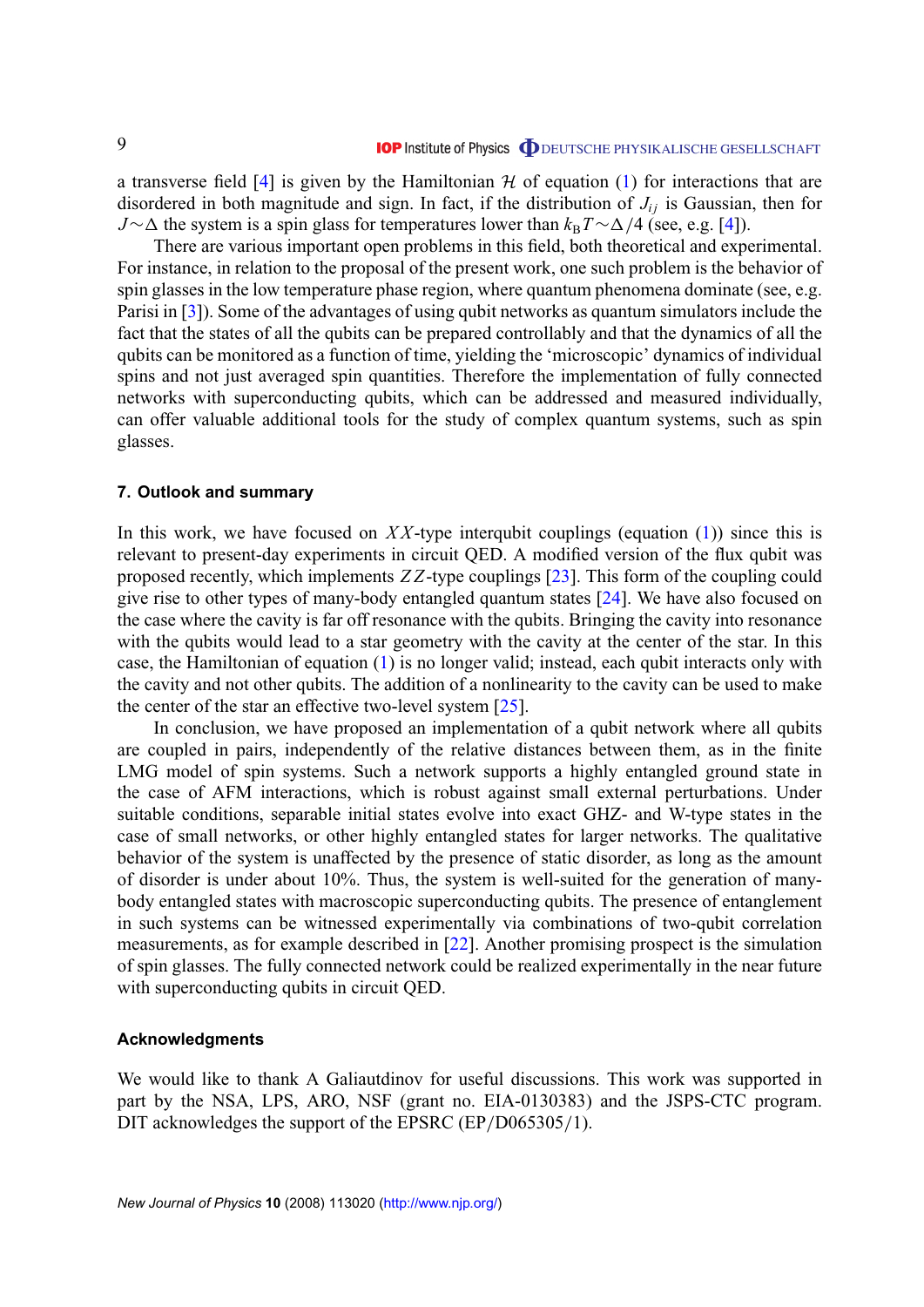#### **References**

- [1] Amico L, Fazio R, Osterloh A and Vedral V 2008 *Rev. Mod. Phys.* **80** [517](http://dx.doi.org/10.1103/RevModPhys.80.517)
- [2] Horodecki R, Horodecki P, Horodecki M and Horodecki K 2007 arXiv[:quant-ph/0702225](http://arxiv.org/abs/quant-ph/0702225) Plenio M B and Virmani S 2007 *Quantum Inf. Comput.* **7** 1
- [3] Binder K and Young A P 1986 *Rev. Mod. Phys.* **58** [801](http://dx.doi.org/10.1103/RevModPhys.58.801) Nishimori H 2001 *Statistical Physics of Spin Glasses and Information Processing* (Oxford: Oxford University Press)
	- Parisi G 2006 *Proc. Natl Acad. Sci. USA* **103** [7948](http://dx.doi.org/10.1073/pnas.0601120103)
- [4] Thirumalai D, Li Q and Kirkpatrick T R 1989 *J. Phys. A: Math. Gen.* **22** [3339](http://dx.doi.org/10.1088/0305-4470/22/16/023) Rozenberg M J and Arrachea L 2002 *Physica* B **[312](http://dx.doi.org/10.1016/S0921-4526(01)01553-8)** 416
- [5] Acin A, Cirac J I and Lewenstein M 2007 *Nat. Phys.* **3** [256](http://dx.doi.org/10.1038/nphys549)
- [6] Albert R and Barabási A-L 2002 *Rev. Mod. Phys.* **[74](http://dx.doi.org/10.1103/RevModPhys.74.47)** 47 Newman M, Barabási A-L and Watts D J 2006 *The Structure and Dynamics of Networks* (Princeton, NJ: Princeton University Press)
- [7] You J Q and Nori F 2005 *Phys. Today* **58** [\(11\) 42](http://dx.doi.org/10.1063/1.2155757) Clarke J and Wilhelm F K 2008 *Nature* **453** [1031](http://dx.doi.org/10.1038/nature07128)
- [8] You J Q, Tsai J S and Nori F 2003 *Phys. Rev.* B **68** [024510](http://dx.doi.org/10.1103/PhysRevB.68.024510) You J Q and Nori F 2003 *Phys. Rev.* B **68** [064509](http://dx.doi.org/10.1103/PhysRevB.68.064509)
- [9] Chiorescu I, Bertet P, Semba K, Nakamura Y, Harmans C J P M and Mooij J E 2004 *Nature* **431** [159](http://dx.doi.org/10.1038/nature02831)
- [10] Wallraff A, Schuster D I, Blais A, Frunzio L, Huang R-S, Majer J, Kumar S, Girvin S M and Schoelkopf R J 2004 *Nature* **[431](http://dx.doi.org/10.1038/nature02851)** 162
- [11] Johansson J, Saito S, Meno T, Nakano H, Ueda M, Semba K and Takayanagi H 2006 *Phys. Rev. Lett.* **96** [127006](http://dx.doi.org/10.1103/PhysRevLett.96.127006)
- [12] Ashhab S, Niskanen A O, Harrabi K, Nakamura Y, Picot T, de Groot P C, Harmans C J P M, Mooij J E and Nori F 2008 *Phys. Rev.* B **77** [014510](http://dx.doi.org/10.1103/PhysRevB.77.014510)
- [13] Makhlin Y, Schön G and Shnirman A 2001 *Rev. Mod. Phys.* **73** [357](http://dx.doi.org/10.1103/RevModPhys.73.357) You J Q, Tsai J S and Nori F 2002 *Phys. Rev. Lett.* **89** [197902](http://dx.doi.org/10.1103/PhysRevLett.89.197902)
- [14] Molmer K and Sorensen A 1999 *Phys. Rev. Lett.* **82** [1835](http://dx.doi.org/10.1103/PhysRevLett.82.1835) Helmerson K and You L 2001 *Phys. Rev. Lett.* **87** [170402](http://dx.doi.org/10.1103/PhysRevLett.87.170402) Zheng S-B 2001 *Phys. Rev. Lett.* **87** [230404](http://dx.doi.org/10.1103/PhysRevLett.87.230404)
- [15] Law C K, Pu H and Bigelow N P 1998 *Phys. Rev. Lett.* **81** [5257](http://dx.doi.org/10.1103/PhysRevLett.81.5257) Ho T-L and Yip S-K 2000 *Phys. Rev. Lett.* **84** [4031](http://dx.doi.org/10.1103/PhysRevLett.84.4031) Kuklov A B and Svistunov B V 2002 *Phys. Rev. Lett.* **89** [170403](http://dx.doi.org/10.1103/PhysRevLett.89.170403) Ashhab S and Leggett A J 2003 *Phys. Rev.* A **68** [063612](http://dx.doi.org/10.1103/PhysRevA.68.063612)
- [16] Lipkin H J, Meshkov N and Glick A J 1965 *Nucl. Phys.* **62** [188](http://dx.doi.org/10.1016/0029-5582(65)90862-X) Vidal J, Palacios G and Aslangul C L 2004 *Phys. Rev.* A **70** [062304](http://dx.doi.org/10.1103/PhysRevA.70.062304) Dusuel S and Vidal J 2004 *Phys. Rev. Lett.* **93** [237204](http://dx.doi.org/10.1103/PhysRevLett.93.237204) Barthel T, Dusuel S and Vidal J 2006 *Phys. Rev. Lett.* **97** [220402](http://dx.doi.org/10.1103/PhysRevLett.97.220402) Ribeiro P, Vidal J and Mosseri R 2008 *Phys. Rev.* E **78** [021106](http://dx.doi.org/10.1103/PhysRevE.78.021106) Orús R, Dusuel S and Vidal J 2008 *Phys. Rev. Lett.* **101** [025701](http://dx.doi.org/10.1103/PhysRevLett.101.025701)
- [17] Plenio M B 2005 *Phys. Rev. Lett.* **95** [090503](http://dx.doi.org/10.1103/PhysRevLett.95.090503)
- [18] Coffman V, Kundu J and Wootters W K 2000 *Phys. Rev.* A **61** [052306](http://dx.doi.org/10.1103/PhysRevA.61.052306) Ferraro A, García-Saez A and Acín A 2007 *Phys. Rev.* A **76** [052321](http://dx.doi.org/10.1103/PhysRevA.76.052321)
- [19] Galiautdinov A unpublished Galiautdinov A and Martinis J M 2008 *Phys. Rev.* A **78** [010305](http://dx.doi.org/10.1103/PhysRevA.78.010305)
- [20] Yang C-P and Han S 2004 *Phys. Rev.* A **70** [062323](http://dx.doi.org/10.1103/PhysRevA.70.062323) Wei L F, Liu Y-X and Nori F 2006 *Phys. Rev. Lett.* **96** [246803](http://dx.doi.org/10.1103/PhysRevLett.96.246803) Migliore R, Yuasa K, Nakazato H and Messina A 2006 *Phys. Rev.* B **74** [104503](http://dx.doi.org/10.1103/PhysRevB.74.104503) Matsuo S, Ashhab S, Fujii T, Nori F, Nagai K and Hatakenaka N 2007 *J. Phys. Soc. Japan* **76** [054802](http://dx.doi.org/10.1143/JPSJ.76.054802)

*New Journal of Physics* **10** (2008) 113020 [\(http://www.njp.org/\)](http://www.njp.org/)

<span id="page-9-0"></span>10